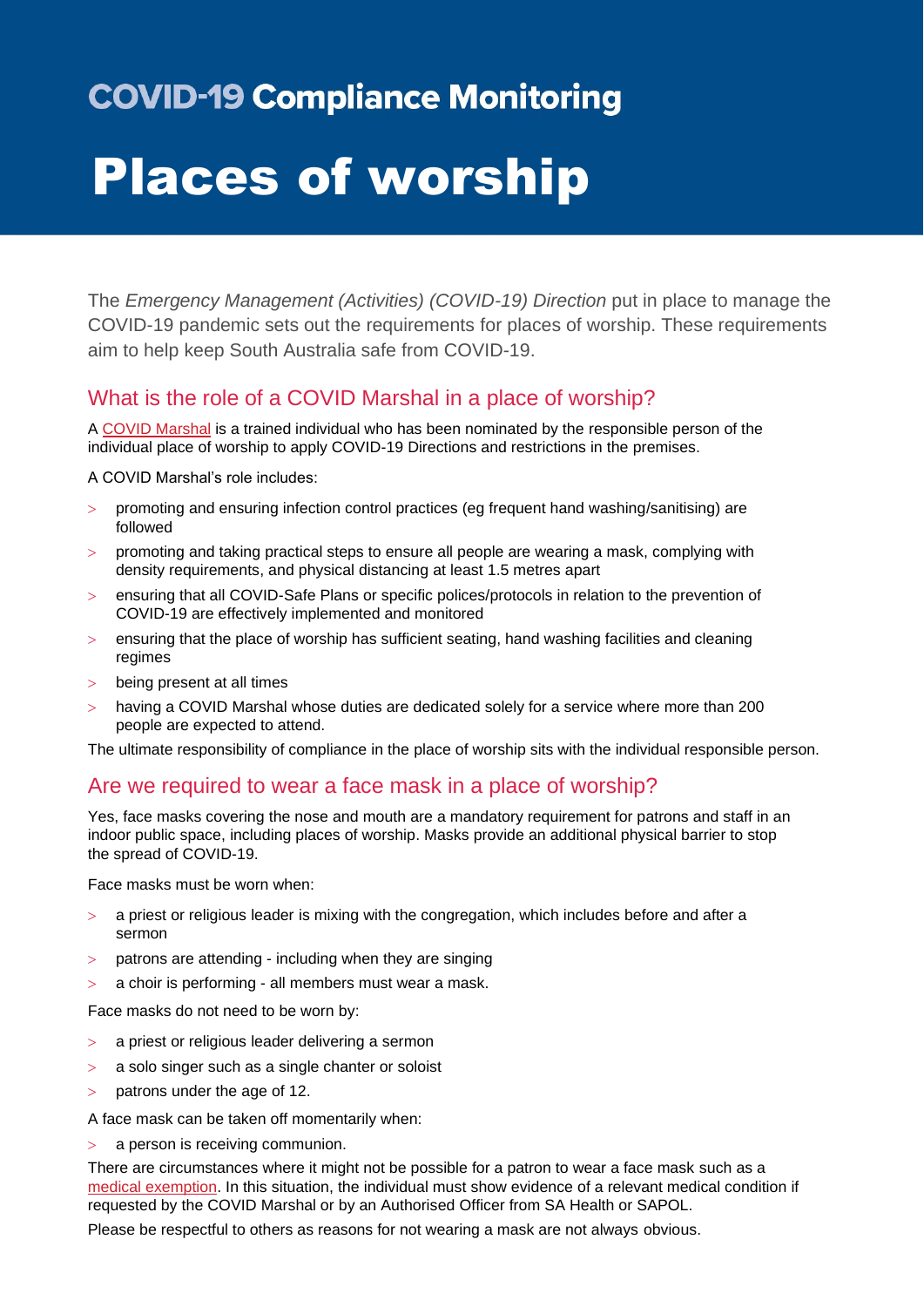COVID Marshals should monitor mask wearing compliance closely and take practical steps to ensure all relevant people in the congregation wear a mask properly.

For guidance, the COVID Marshal should be confident to speak to individuals and/or arranging for an announcement to be made to the congregation before or during a service if non-compliance is observed.

### What are the requirements for weddings and funeral services at places of worship?

Weddings and funeral services are considered to be 'private activities' when conducted in places of worships and are subject to different requirements.

The current requirements for private activities are:

- maintain a density of 3 people per 4 square metres and are capped at 150 people. This includes the officiant, choir, videographers, photographers, and attendees
- masks are required to be worn when singing. This includes attendees and choirs
- masks are not required to be worn by attendees generally. However, it is strongly recommended especially when social distancing cannot be maintained.

If more than 50 people are attending a wedding or funeral service, there must be a:

- contract tracing system in place QR code and manual form
- independent COVID Marshal available to supervise the activity.

A funeral service includes a funeral mass, commemorative service, memorial service, rosary mass or other similar events.

# What are the requirements for baptism ceremonies at a place of worship?

A religious or faith-based ceremony such as a baptism ceremony or official mass are a defined public activity and the same COVID safe requirements apply such as face mask wearing, physical distancing, COVID SAfe Check-In, hygiene practices and density.

A gathering after the ceremony involving food and drink is still considered part of the ceremony and the same COVID safe requirements apply. It is important to ensure the capacity is monitored closely in all rooms and areas utilised after the formal/official ceremony to ensure the density requirement are maintained. If the gathering involves:

- both standing and seated patrons, the density requirement is 1 person per 2 square metres
- only seated patrons, the density requirement is 3 persons per 4 square metres.

Face masks are still required but they can be removed when people are eating or drinking.

# What should we do if a patron refuses to comply with a request from a COVID Marshal?

COVID Marshals have no formal authority and are not formal authorised persons.

In the first instance, it is the role of the COVID Marshal to politely advise the person breaching the direction of their requirement and members of the public are asked to respectfully adhere to this instruction.

If the individual continues to refuse to follow the direction given by the COVID Marshal, the COVID Marshal should assess the situation and if there are safety concerns, they should end the discussion. The COVID Marshal should then report any issues to the responsible person and determine ways to deal with the situation safely.



SA.GOV.AU or 1800 253 787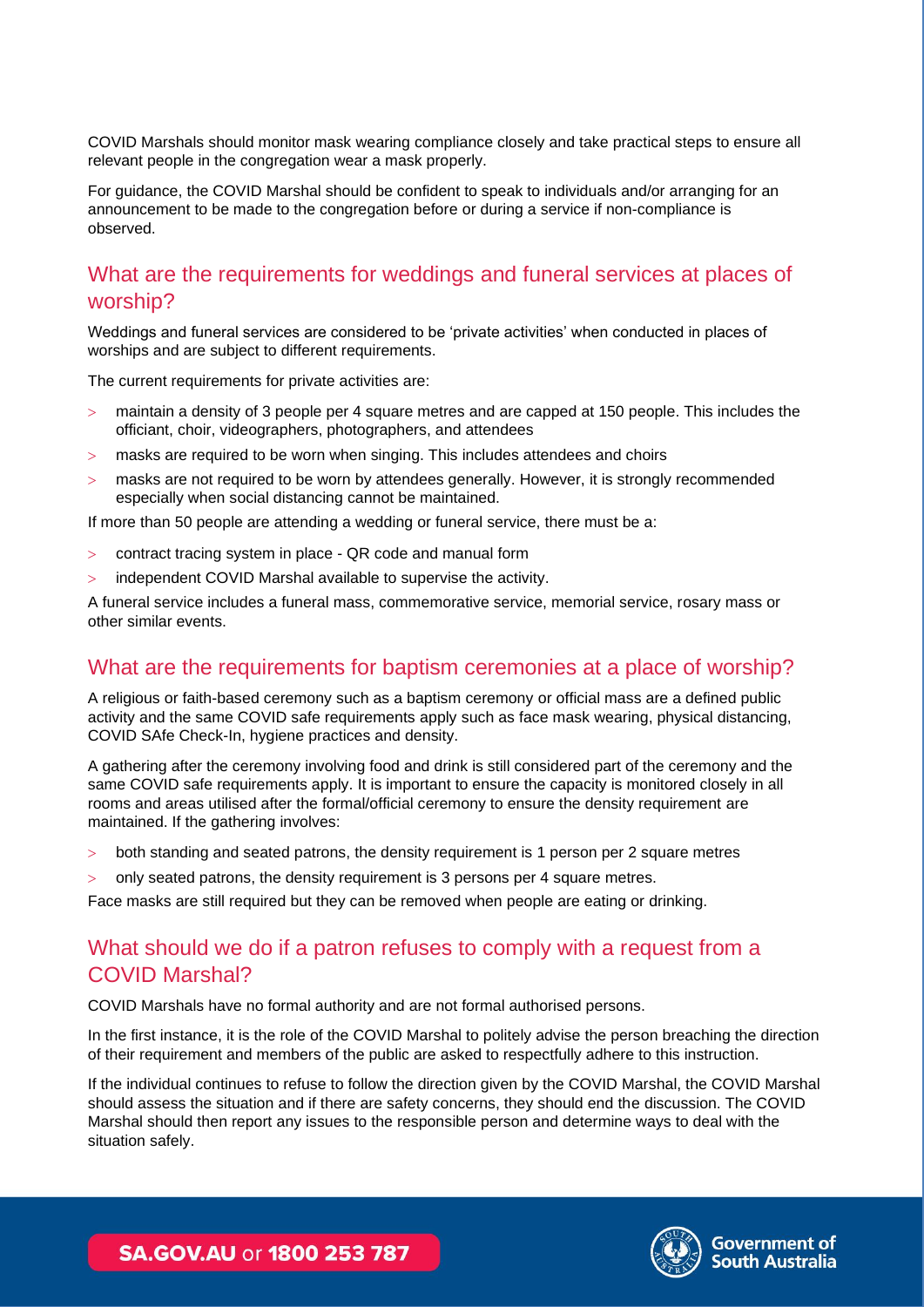If there is poor compliance or safety concerns, the supervisor or manager should contact South Australia Police on 131 444 to report the breach of the COVID-19 Directions.

Failing to follow the Emergency Management Directions is an offence.

#### What are the density requirements for a place of worship?

Each individual place of worship needs to calculate their density requirements.

A place of worship will generally have a density requirement of 3 people per 4 square metres. However, if a ceremony or service requires patrons to stand up and move around for a significant part of the service, then the density must be lowered to 1 person per 2 square metres.

COVID Marshals must monitor the number of people in the venue and ensure that density is not exceeded. They are also asked to encourage unrelated patrons to physically distance at least 1.5 metres apart.

Places of worship need to calculate the areas that will only be accessible to the public. The place of worship must first measure the total area of space of their seating area or pews.

Once they have the total area of space of their seating area in square metres, the place of worship must exclude areas such as aisles, alter areas, rest rooms, furniture, and back of house areas to determine the publicly accessible space.

#### What are the requirements around COVID SAfe QR Check-in?

All patrons must check in using the [COVID SAfe Check-In app,](https://www.covid-19.sa.gov.au/business-and-events/covid-safe-check-in) or manual paper-based record.

COVID Marshals and the responsible person are encouraged to remind patrons to check in. This request could be made as people enter the place of worship.

Where possible, COVID Marshals or the responsible person are encouraged to look at an individual's green tick or request the individual complete the manual paper-based record.

COVID SAfe Check-in will support contact tracing efforts and help to keep our community COVID-safe.

# Does my individual place of worship require a COVID-Safe Plan?

All places of worship must have an individual [COVID-Safe Plan.](https://www.covid-19.sa.gov.au/business-and-events/create-a-covid-safe-plan) This plan is used by contact tracers to get in touch with businesses.

It is highly recommended that the responsible person ensures their COVID-Safe Plan is up-to-date, including contact details such as a telephone number and email address.

#### What advice do you have around COVID-19 signage?

Please check that all COVID-19 signage is visible and well displayed throughout the individual place of worship. This includes COVID SAfe QR codes, density, physical distancing, face masks, and the stay at home if unwell signage.

Please ensure that there are numerous QR codes positioned at all entry points of the place of worship. Having more QR codes positioned throughout the individual place of worship will make it easier and quicker for customers to check in.

# What infection control practices do we need in place at our place of worship?

Infection control practices must be in place at your place of worship, including a cleaning regime and having hand sanitiser readily available.



SA.GOV.AU or 1800 253 787